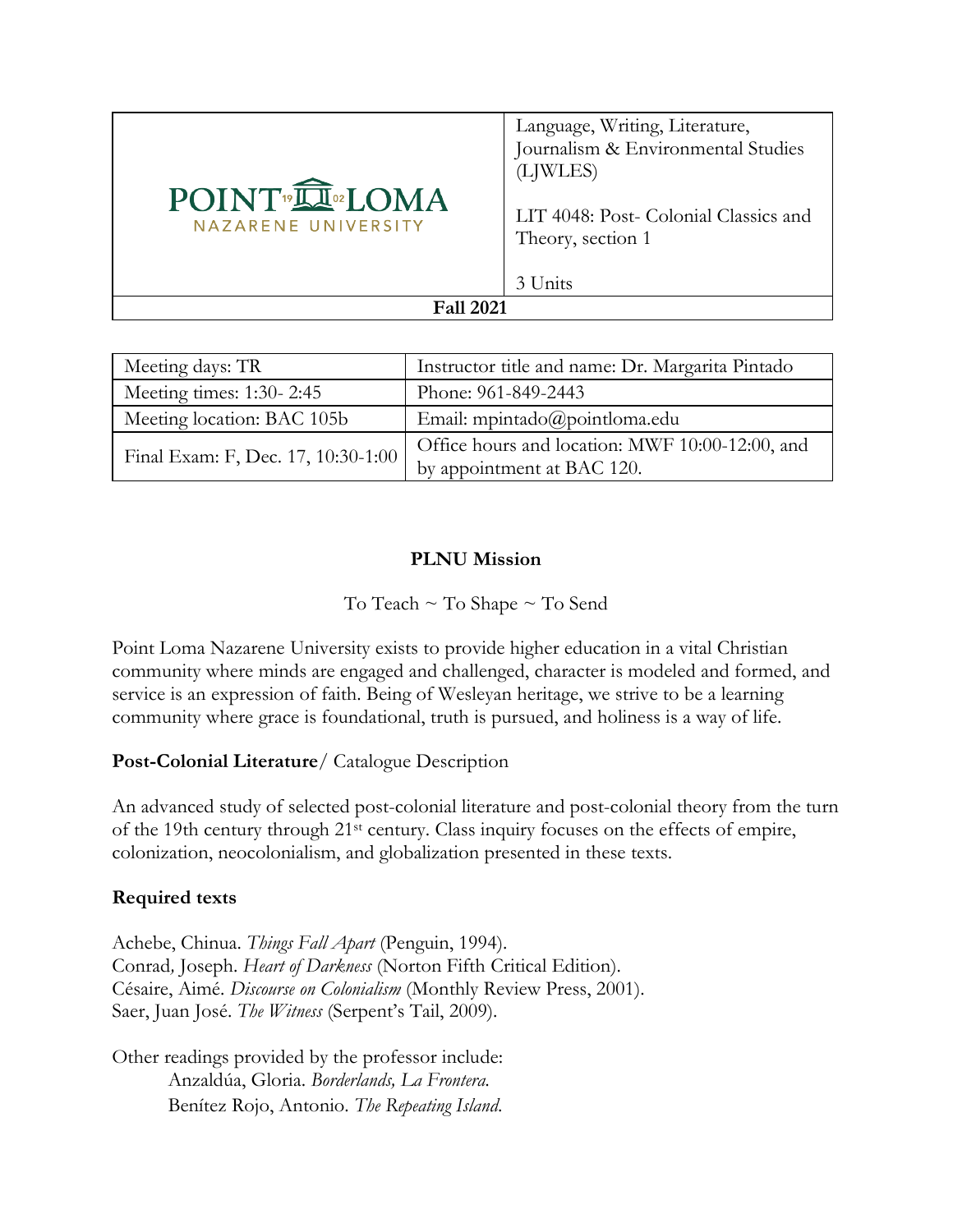Césaire, Aimé. *Discourse on Colonialism.* Díaz, Natalie. *Postcolonial Love Poem*. Glissant, Édouard. *Poetics of Relation*. Lahiri, Thumpa. *Interpreter of Maladies*. Martí, José. "Our America." Pastor, Mara. *Natal Debt*. Said, Edward. *Culture and Imperialism*. Santos-Febres, Mayra. *Boat People*. Wa Thiong'o, Ngugi. *Decolonizing the Mind*.

Other readings of interest:

"Decolonizing a Caribbean Garden," *The Plant Hunter*. "It could feed the world": amaranth, a heatlh trend 8,000 years old that survived colonization," *The Guardian*. "Why Spanish colonial officials feared the power of clothing," *Psyche*. "But, what about the railways?", *The Guardian*.

## **Course Learning Outcomes**

#### *Students will be able to:*

- 1. Closely read (comprehension, analysis) and critically analyze (analysis) texts in their original languages and/or in translation.
- 2. Recall (knowledge), identify (knowledge), and use (application) fundamental concepts of literary study to read and discuss texts
	- 1. Standard literary terminology
	- 2. Modes/genres of literature
	- 3. Elements of literary genres
	- 4. Literary periods (dates, writers, characteristics, and important developments)
	- 5. Contemporary critical approaches
	- 6. Extra-literary research
- 3. Analyze (analysis) the social, cultural, ethnic, gendered, and/or historical contexts of the works and their authors, and connect (synthesis, evaluation) the texts with their own lives.
- 4. Create (synthesis, evaluation) detailed and informed textual analysis of literary works employing secondary sources and applying concepts of literary study and literary theory.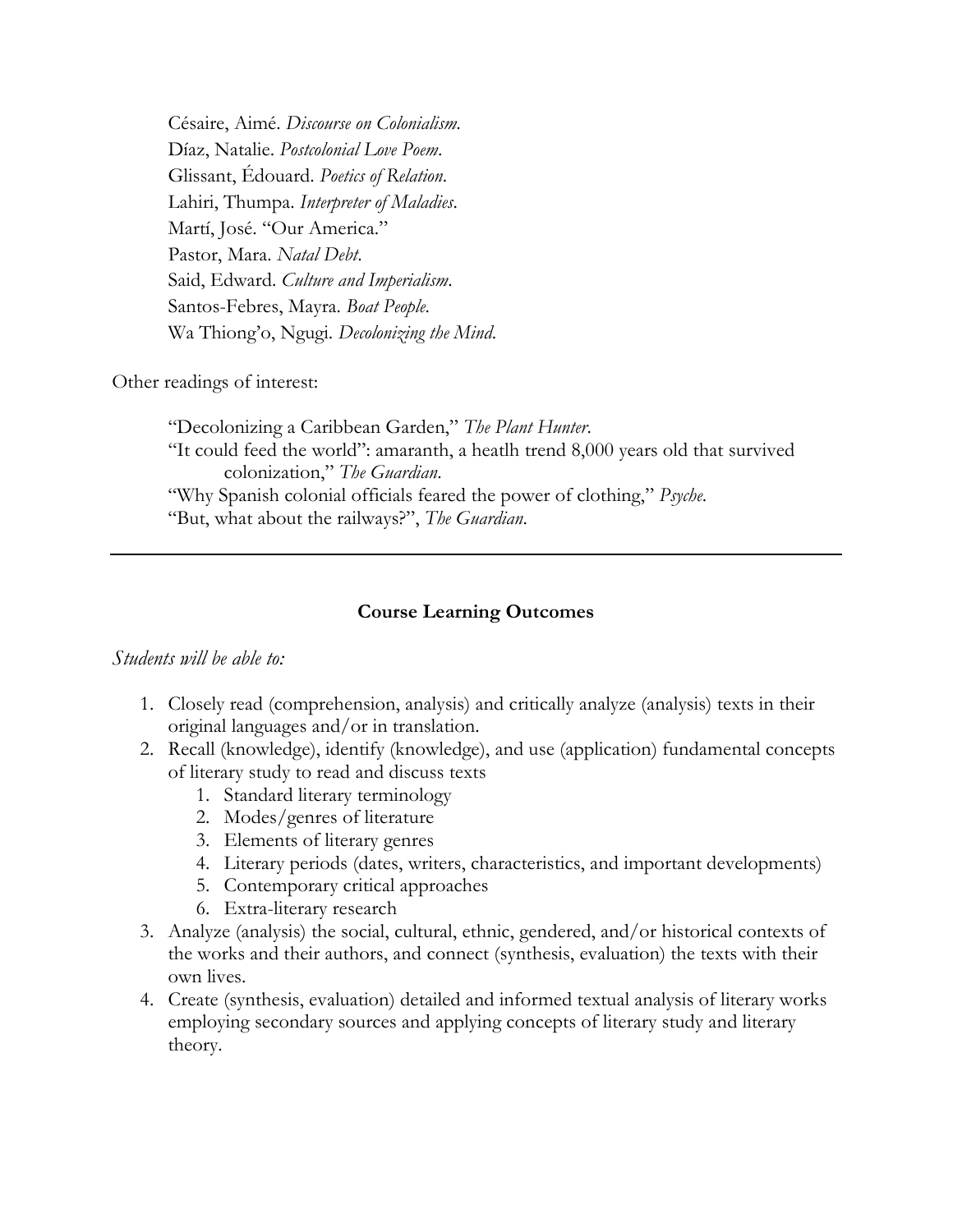### **Course Policies and Requirements**

**Attendance:** *Attendance is required. Missing class for other than medical emergencies or excused absences will affect your grade, as per the University Catalog.* Regular and punctual attendance at all classes is considered essential to optimum academic achievement. If the student is absent from more than 10 percent of class meetings, the faculty member has the option of filing a written report which may result in de-enrollment. If the absences exceed 20 percent, the student may be de-enrolled without notice. If the date of de-enrollment is past the last date to withdraw from a class, the student will be assigned a grade of W or WF consistent with university policy in the grading section of the catalog. See current Academic Policies in the academic catalog.

**Class Preparation:** All assignments must be completed prior to the assigned due date and time. Some assignments will be discussed in class while others will be completed individually but not discussed.

**Class Participation:** *Regular* contributions to class discussion are expected, including but not restricted to discussions of weekly readings, related experiential exercises, and open dialogue. Despite the size of the class, I want everyone to feel compelled to share their thoughts on assigned readings.

Late **Paper Policy:** Be sure to hand in your assignment on time, or make a prior arrangement to submit the assignment before the assigned due date. Otherwise, a late submission will be penalized by one letter grade if handed in after the due date and time, and by an additional letter grade for each day late following the assignment due date. Unless prearranged, assignments more than a week late will not be graded. Note: response papers may not be submitted late. Late response papers will receive a "0."

**E-Mail:** Please use e-mail for simple, logistical questions or clarifications. Write: "LIT 448" in the subject line. Allow 24 hours/ 1 business day for a reply.

**Public Discourse:** Much of the work we will do in this class is cooperative, by nature of the class discussions and general feedback given to written work and/projects; thus you should think of all your writing and speaking for and in class as public, not private, discourse. By continuing in this class, you acknowledge that your work will be viewed by others in the class.

**PLNU Academic Honesty Policy**: Students should demonstrate academic honesty by doing original work and by giving appropriate credit to the ideas of others. Academic dishonesty is the act of presenting information, ideas, and/or concepts as one's own when in reality they are the results of another person's creativity and effort. A faculty member who believes a situation involving academic dishonesty has been detected may assign a failing grade for that assignment or examination, or, depending on the seriousness of the offense, for the course. Faculty should follow and students may appeal using the procedure in the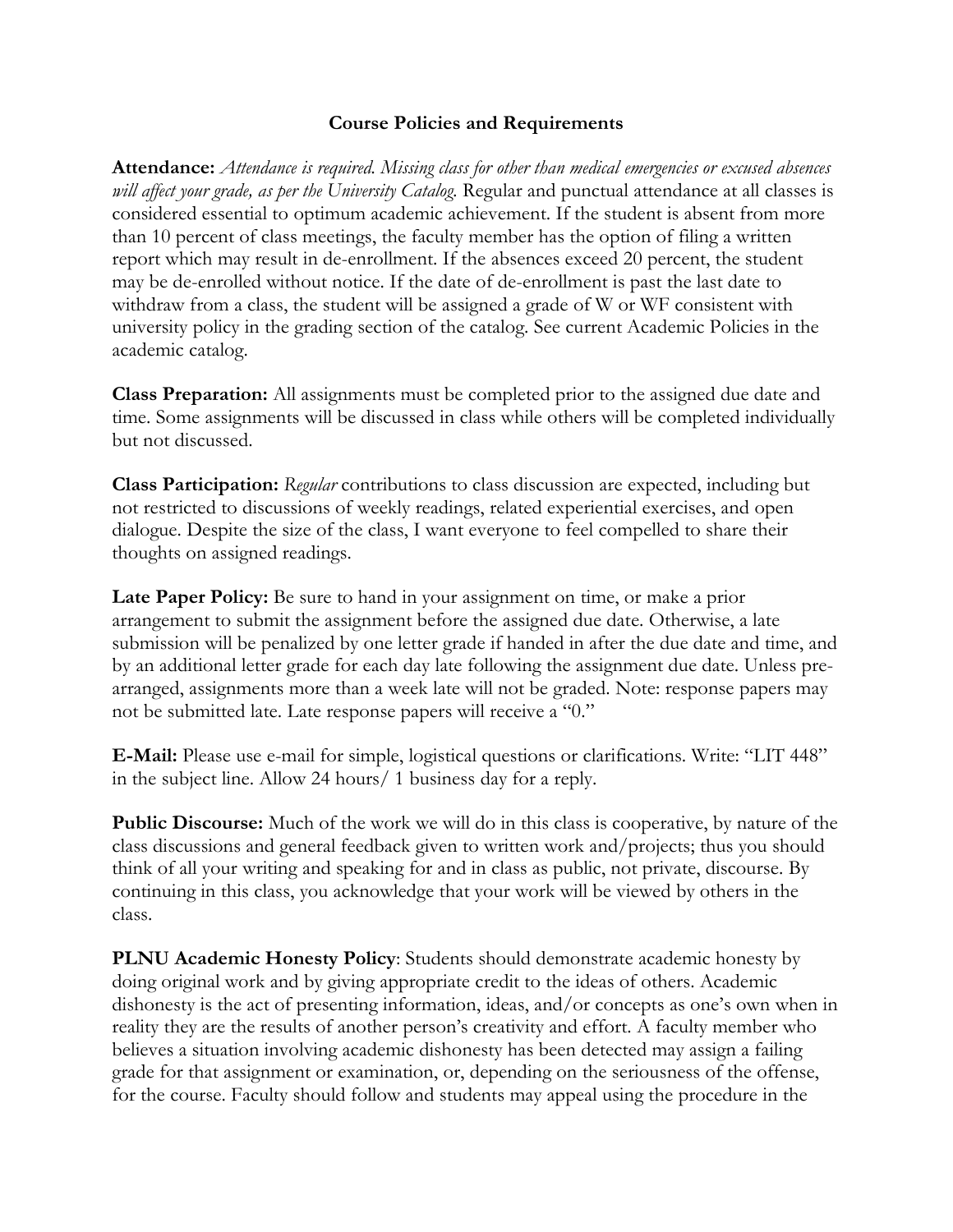university Catalog. See Academic Policies for definitions of kinds of academic dishonesty and for further policy information.

# **PLNU ACADEMIC ACCOMMODATIONS POLICY**

PLNU is committed to providing equal opportunity for participation in all its programs, services, and activities. Students with disabilities may request course-related accommodations by contacting the Educational Access Center (EAC), located in the Bond Academic Center [\(EAC@pointloma.edu](mailto:EAC@pointloma.edu) or 619-849-2486). Once a student's eligibility for an accommodation has been determined, the EAC will issue an academic accommodation plan ("AP") to all faculty who teach courses in which the student is enrolled each semester.

PLNU highly recommends that students speak with their professors during the first two weeks of each semester/term about the implementation of their AP in that particular course and/or if they do not wish to utilize some or all of the elements of their AP in that course.

Students who need accommodations for a disability should contact the EAC as early as possible (i.e., ideally before the beginning of the semester) to assure appropriate accommodations can be provided. It is the student's responsibility to make the first contact with the EAC.

**Final Examination:** *The published time for the final examination is one of the considerations when enrolling for a course. Students are expected to arrange their personal affairs to fit the examination schedule.*  Successful completion of this class requires taking the final examination on its scheduled day. No requests for early examinations or alternative days will be approved.

**FERPA Policy:** In compliance with federal law, neither PLNU student ID nor social security number should be used in publicly posted grades or returned sets of assignments without student written permission. Also in compliance with FERPA, you will be the only person given information about your progress in this class unless you have designated others to receive it in the "Information Release" section of the student portal. See current Academic Policies in the academic catalog.

**PLNU Copyright Policy:** Point Loma Nazarene University, as a non-profit educational institution, is entitled by law to use materials protected by the US Copyright Act for classroom education. Any use of those materials

Grades will be based on the following:

| A 93-100 | $B + 87 - 89$ | $C+77-79$ | $D+67-69$     | F Less than 59 |
|----------|---------------|-----------|---------------|----------------|
| A-90-92  | $B$ 83-86     | C $73-76$ | $D_{63-66}$   |                |
|          | B-80-82       | C- 70-72  | $D - 60 - 62$ |                |

Sample Standard Grade Scale Based on Percentages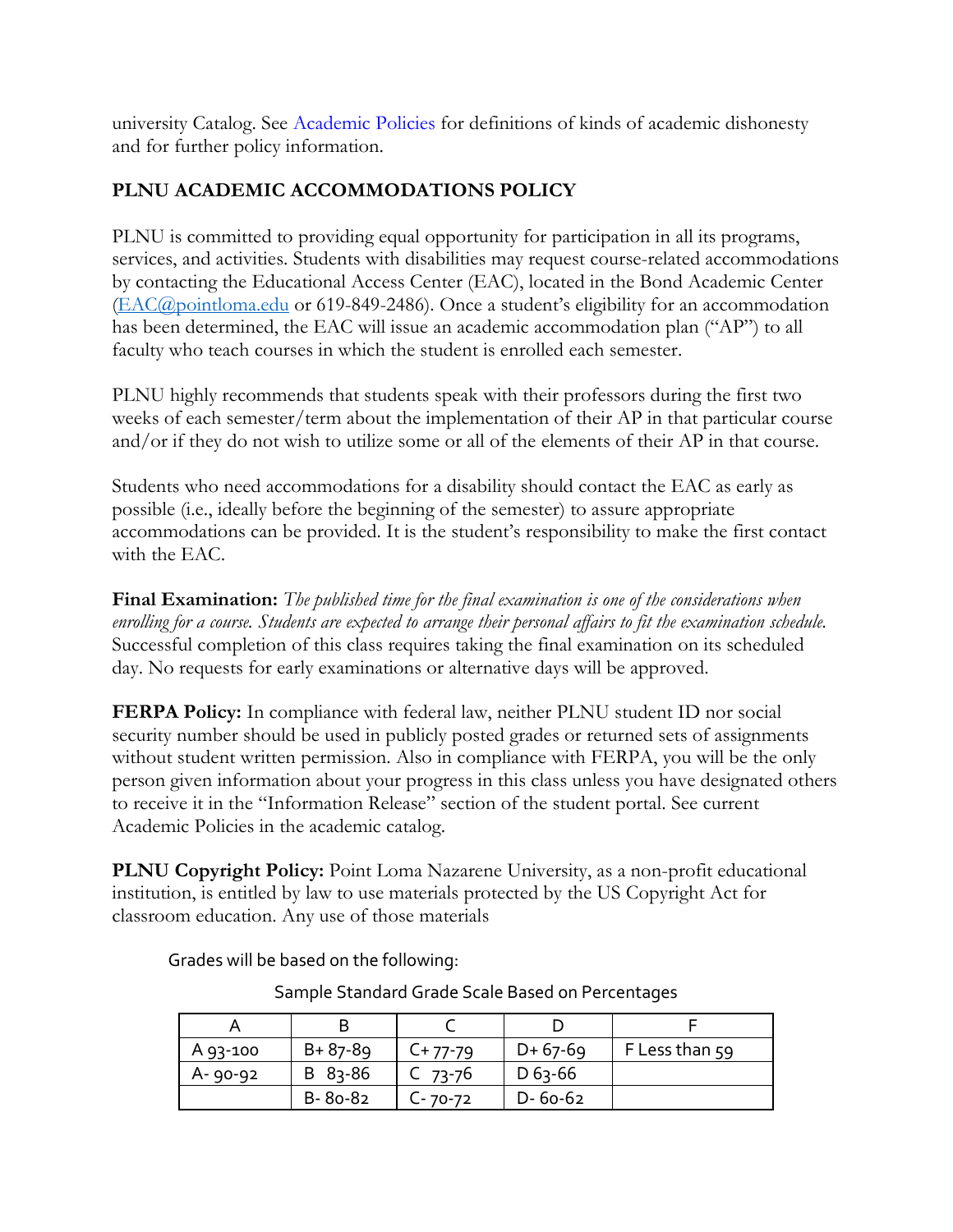# **Grading**

- **20 %** Class participation 10% response papers 5% leading discussions in class 5% in class discussion **20%** In class literary analysis
- **10%** Midterm exam
- **10%** Oral presentation **20%** Term paper
- **20%** Final exam

#### **Course Schedule**

*Subject to change*

| September   | $\overline{2}$ | Welcome to the class. Syllabus, goals, expectations. Starting the<br>conversation about post-colonialism by defining key terms such as<br>imperialism, colonization, postcolonialism/post-colonialism,<br>neocolonialism, and decoloniality.                                      |
|-------------|----------------|-----------------------------------------------------------------------------------------------------------------------------------------------------------------------------------------------------------------------------------------------------------------------------------|
| Sept.<br>-7 |                | Discussion on excerpts from the essay "Empire, Geography, and<br>Culture," from Edward Said's Culture and Imperialism (4-14).<br>Homework: write a response paper (1-2 pages) on "Empire,<br>Geography, and Culture." Choose a passage to write about and to<br>discuss in class. |
| 9<br>Sept.  |                | Readings: "When Mr. Pirzada Came to Dine," from Interpreter of<br>Maladies, by Thumpa Lahiri's (23-42).                                                                                                                                                                           |
| Sept.       | 14             | Readings: "Imperialism and the Congo," by David Van Reybrouck<br>(107-123), and "On the Races of Man," by Charles Darwin (197-209),<br>in Heart of Darkness, Fifth Norton Critical Edition.<br>Homework: response paper (1-2 pages)                                               |
| Sept.       | 16             | Reading Heart of Darkness, by Joseph Conrad (3-54/ *tip*: 3<br>minutes per page means that if you read 30 minutes every day you will<br>be done in 5 days.)                                                                                                                       |
| Sept.       | 21             | Finish reading Heart of Darkness, pages 54-77 (if you read 30 minutes<br>every day you will be done in 2-3 days.)<br>In class literary analysis                                                                                                                                   |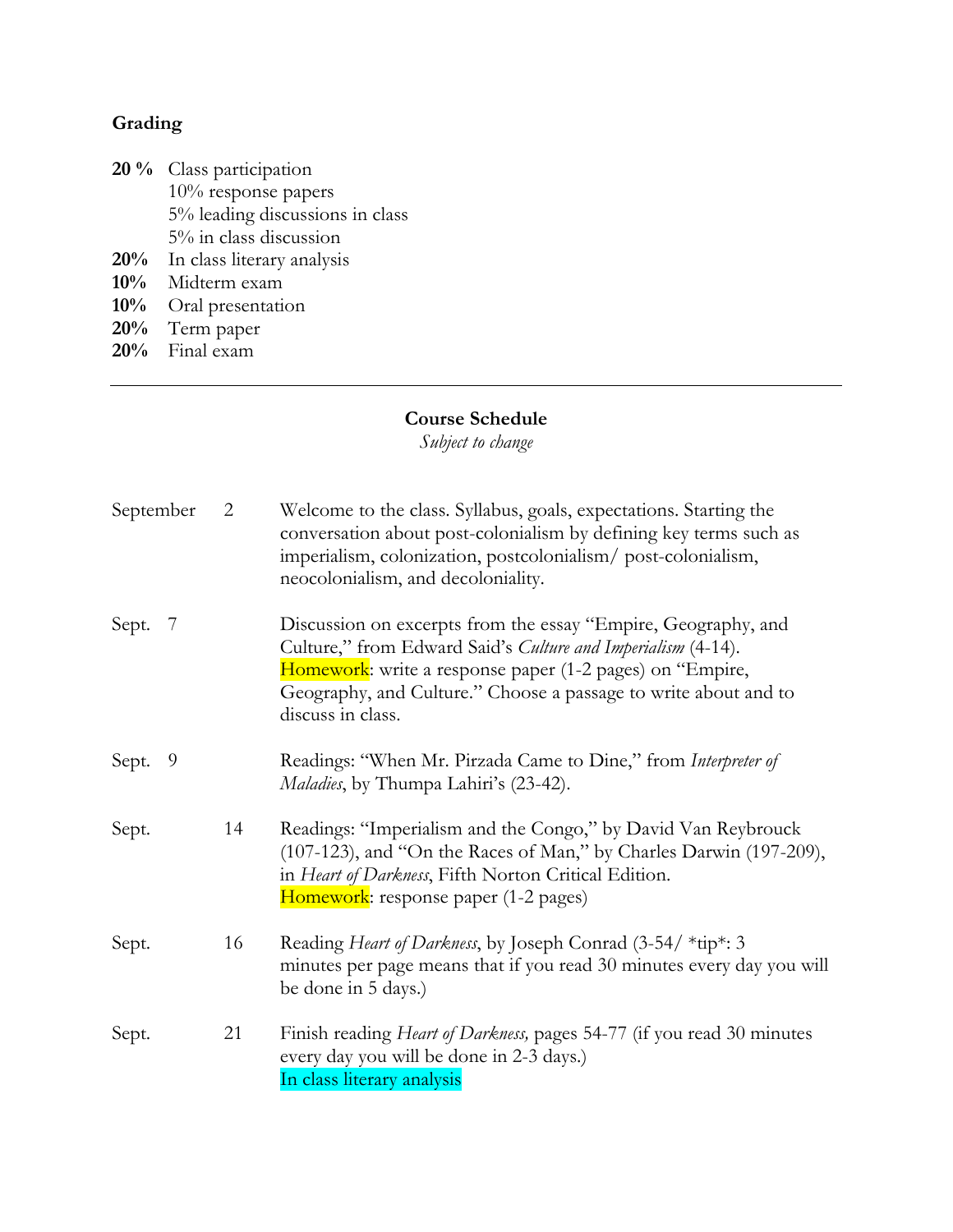| Sept.    | 23             | Reading: "The Language of African Literature" (4-20).                                                                                                     |
|----------|----------------|-----------------------------------------------------------------------------------------------------------------------------------------------------------|
| Sept.    | 28             | Reading: selections of Things Fall Apart.<br>Homework: response paper (1-2 pages)                                                                         |
| Sept.    | 30             | Conversation with Dr. Myra Houser, author of Bureaucrats of<br>Liberation: Southern African and American Lawyers and Clients<br>During the Apartheid Era. |
| October  | 5              | Midterm exam                                                                                                                                              |
| Oct.     | 7              | Reading: "Our America," by José Martí (288-296).<br>Homework: response paper (1-2 pages)                                                                  |
| Oct.     | 12             | "Reading: Discourse on Colonialism," by Aimé Césaire (31-78).<br>Homework: response paper (1-2 pages)                                                     |
| Oct.     | 14             | Reading: a selection of Caribbean Poetry: Dereck Walcott, Nicolás<br>Guillén, Mayra Santos Febres.<br>* Each student will present a poem.                 |
| Oct.     | 19             | Reading: "How to Tame a Wild Tounge," by Gloria Anzaldúa.<br>Homework: response paper (1-2 pages)                                                         |
| Oct.     | 21             | Postcolonial Love Poem (selection), by Natalie Díaz.                                                                                                      |
| Oct.     | 26             | Reading: The Witness<br>Homework: response paper (1-2 pages)                                                                                              |
| Oct.     | 28             | The Witness                                                                                                                                               |
| November | $\overline{2}$ | The Witness/ In class literary analysis                                                                                                                   |
| Nov.     | $\overline{4}$ | Watch "Blackout in Puerto Rico" (Frontline) and "Fighting for<br>Paradise: Puerto Rico's Future" (PBS special).                                           |
| Nov.     | 9              | Conversation with Dr. Juan Carlos Rodríguez on the island of Vieques,<br>Puerto Rico.                                                                     |
| Nov.     | 11             | Sharing ideas about the oral presentations                                                                                                                |
| Nov.     | 16             | The case of Cuba: reading from The Repeating Island, by Antonio<br>Benítez Rojo.                                                                          |